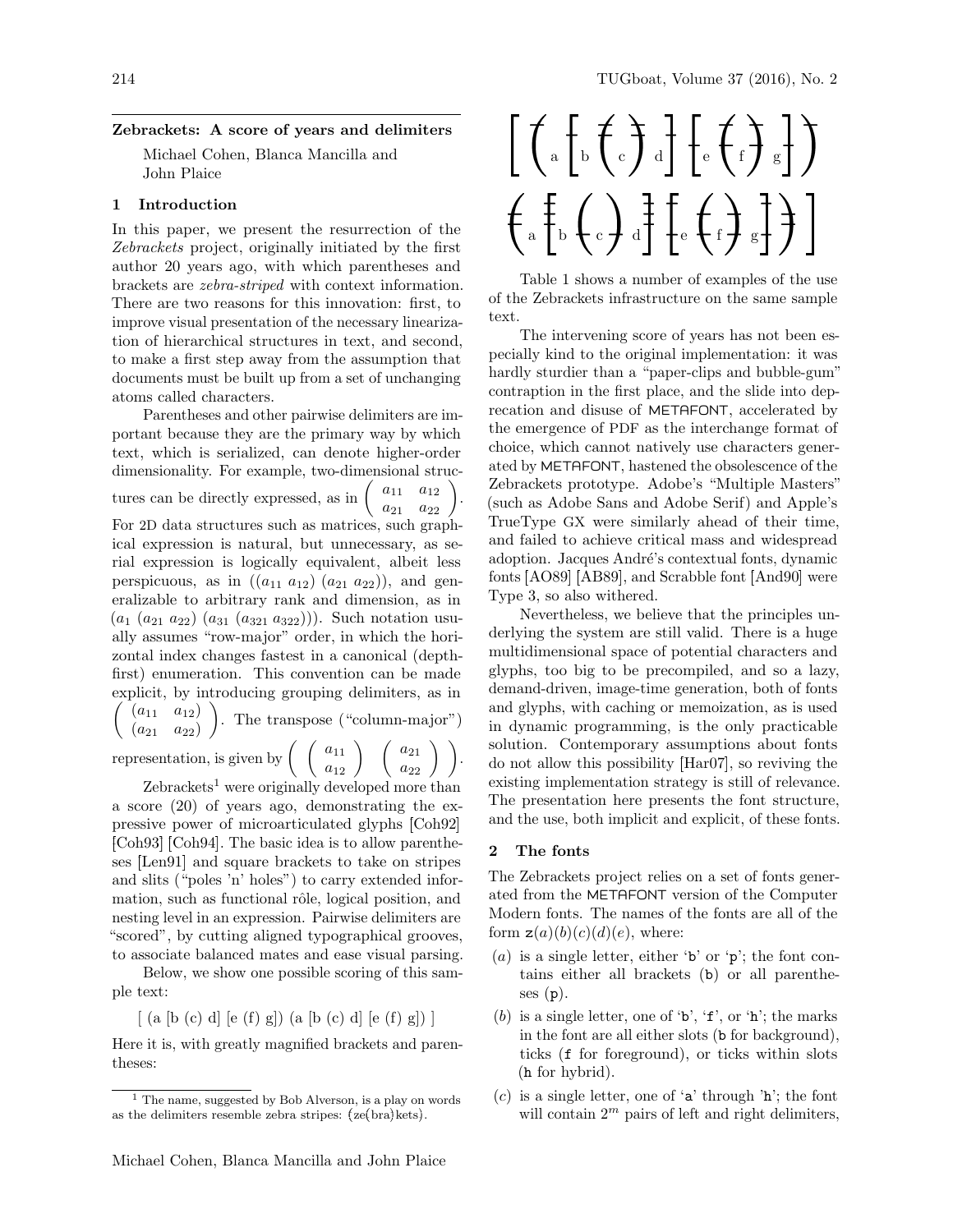Table 1: Stripes, slits, and slots: Examples of zebrackets with various arguments. Each zebracket has a set of slots (here computed automatically), which can be striped according to the chosen style: plain "foreground" stripes (style 'f' in the table); more subtle, erasing "background" slits (style 'b'); or "hybrid" (style 'h'), which creates a slit for each slot, then places foreground stripes on top thereof. Stripes generation can automatically count unique pairs or track nesting depth, or count unique pairs at a given depth ("breadth"). The encoding can be unary, binary, or "demultiplexing", up through the maximum as calculated by initial pass of a parser. Note that all encodings have 0 as origin, but the rendered index origin can be changed to unity.

| encoding | style | $index = unique$                                 | $index = depth$                               | $index = breadth$                             |
|----------|-------|--------------------------------------------------|-----------------------------------------------|-----------------------------------------------|
| unary    | b     | (f)<br>g)<br>a<br>$\pm$ C i $\pm$<br>ţе<br>α.    | $\mathbf{a}$<br>g)<br>C)<br>iе<br>D           | (f)<br>g)<br>a<br>с<br>e                      |
|          |       | ŧĦ<br>$g\ddagger)$<br>a<br>ŧe                    | $\mathbf{a}$<br>g)<br>C.<br>e                 | (f)<br>g)<br>a<br>с<br>ŧе                     |
|          | h     | (eff)<br>(g)<br>$\lceil ct \rceil d$<br>(a (b    | (f)<br>g)<br>a t<br>ţе<br>:C]<br><sub>D</sub> | (f)<br>g)<br>'a<br>C)<br>ŧе                   |
| binary   | b     | (f)<br>g)<br>a<br>(C)<br>íе                      | g)<br>a<br>$\mathbf{c}$<br>iе<br>b            | (f)<br>g)<br>a<br>с<br>e                      |
|          |       | $(+1)$<br>gJ)<br>a<br>te<br>tCt<br>. D<br>- CL 1 | a<br>g)<br>-C l<br>te<br>-d<br>D              | tÌł<br>g<br>'a<br>te<br>C)<br>αı              |
|          | h     | $\overline{(a (b (c) d) (e (f) g))}$             | (f)<br>g)<br>'a t<br>.c)<br>đì<br>ţe<br>D     | (f)<br>g<br>٠a<br>C)<br>ŧе                    |
| demux    | b     | (f)<br>(g)<br>$\cdot$ C $^{,}$<br>l e<br>a       | g)<br>$\mathbf{a}$<br>$\mathbf{c}$<br>iе      | `f)<br>g)<br>a<br>C.<br>e                     |
|          |       | (f)<br>g)<br>a<br>€€<br>$TC^+$<br>. D<br>C.      | g)<br>a<br>-C -<br>rе<br>D                    | (f)<br>$g$ )<br>$\mathbf{c}$<br>a<br>d.<br>ŧе |
|          | h     | (e(f))<br>d)<br>(g)<br>(c)<br>i a                | (f)<br>g)<br>a t<br>.C i<br>ŗе<br>b           | (f)<br>g)<br>'a<br>C)<br>ŧе                   |

Table 2: Font zphecmr12.

| 0/8 |  |  | $1/9$   2/A   3/B   4/C   5/D   6/E   7/F |  |
|-----|--|--|-------------------------------------------|--|
|     |  |  |                                           |  |
|     |  |  |                                           |  |
|     |  |  |                                           |  |
|     |  |  |                                           |  |

Table 3: Font zbfdcmtt12.

| 0/8 |  |  | $1/9$   2/A   3/B   4/C   5/D   6/E   7/F |  |
|-----|--|--|-------------------------------------------|--|
|     |  |  |                                           |  |
|     |  |  |                                           |  |

Table 4: Font zphecmr12, magnification 2.

|   | $0/8$   1/9   2/A   3/B   4/C   5/D   6/E   7/F |  |  |  |
|---|-------------------------------------------------|--|--|--|
| 0 |                                                 |  |  |  |
|   |                                                 |  |  |  |
|   |                                                 |  |  |  |
|   |                                                 |  |  |  |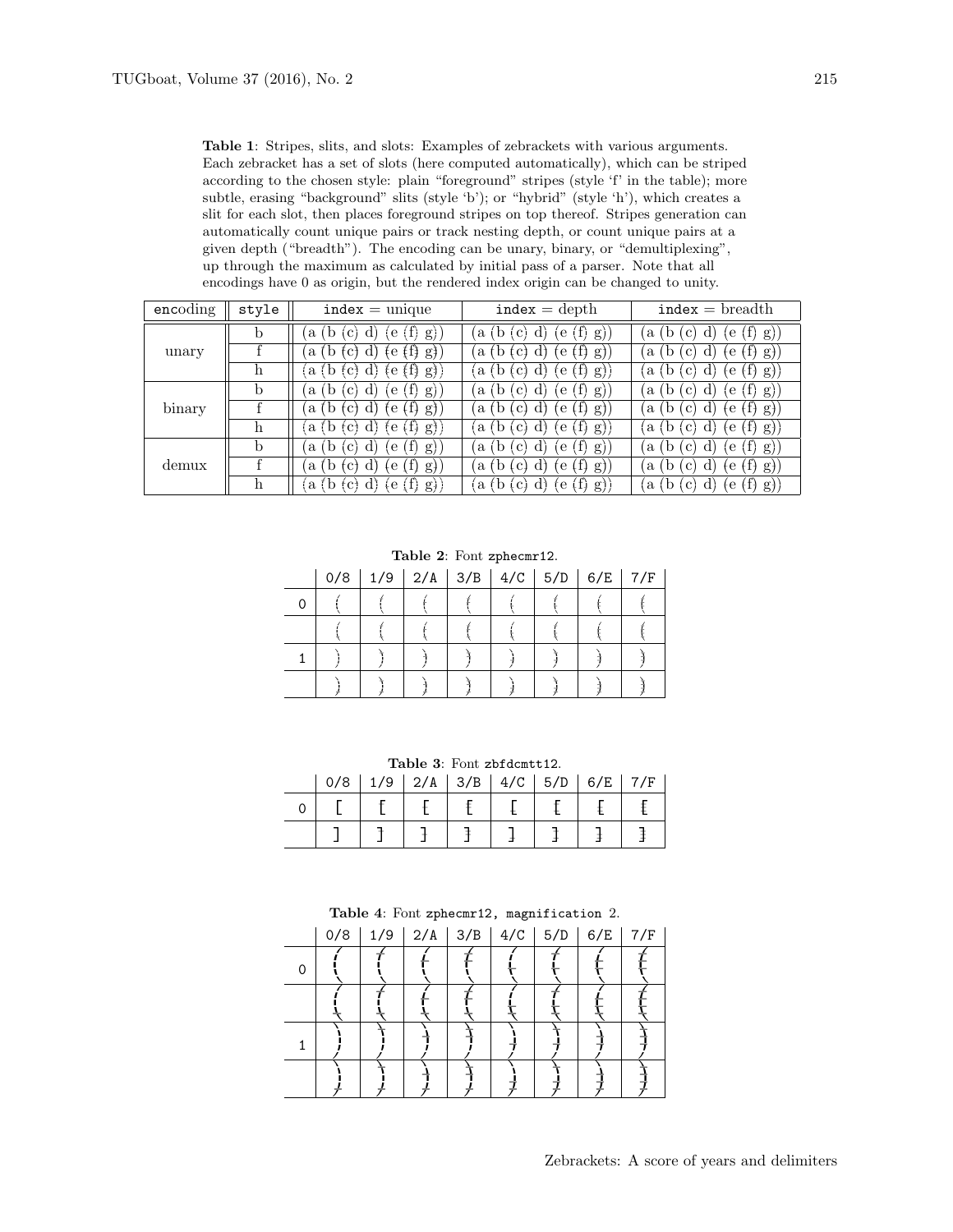| Table 5: Font zphecmr12, magnification 4. |     |     |     |     |     |     |     |     |  |
|-------------------------------------------|-----|-----|-----|-----|-----|-----|-----|-----|--|
|                                           | 0/8 | 1/9 | 2/A | 3/B | 4/C | 5/D | 6/E | 7/F |  |
| 0                                         |     |     |     |     |     |     |     |     |  |
|                                           |     |     |     |     |     |     |     |     |  |
| 1                                         |     |     |     |     |     |     |     |     |  |
|                                           |     |     |     |     |     |     |     |     |  |

with  $m \in 0.7$ , where a corresponds to  $m = 0$ (i.e., 1 pair or 2 glyphs), b corresponds to  $m = 1$  $(i.e., 2 pairs or 4 glyphs), ..., and h corresponds$ to  $m = 7$  (i.e., 128 pairs or 256 glyphs).

- (d) is the name of a Computer Modern font family, such as 'cmr'.
- $(e)$  is a font size, such as '10'.

We consider two examples. In the first example, font zphecmr12 (Table 2) was generated by calling the zebraFont.py script with arguments specifying parentheses striped in a hybrid visual style across 4 slots, using 12 pt Computer Modern Roman as the base:

```
python3 zebrackets/zebraFont.py
--kind parenthesis --style hybrid
--slots 4 --size 12 --family cmr
```
The font contains exactly  $2^{4+1} = 32 = 0 \times 20$ parentheses. In the first half of the table, for  $i \in$  $0x00$ ..  $0x0F$ , glyph i is an opening (left) parenthesis, encoding i as a binary number with ticks placed in four always-drawn slots. Similarly, in the second half of the table, for  $i \in \text{0x10}$ .. 0x1F, glyph i is a closing (right) parenthesis encoding  $(i - 0x10)$  as a binary number.

In the second example, font zbfdcmtt12 (Table 3) was generated by:

```
python3 zebrackets/zebraFont.py
--kind bracket --style foreground
--slots 3 --size 12 --family cmtt
```
specifying square brackets striped, using a foreground style, across 3 slots, with the 12 pt typewriter font as a base. The font contains exactly  $2^{3+1} = 16 = 0 \times 10$ 

and mktextfm generates files (assuming ljfour is the default output mode): .../tfm/public/zbtex/zbfdcmtt12.tfm .../pk/ljfour/public/zbtex/zbfdcmtt12.600pk

 $(i - 0x08)$  as a binary number.

.mf, placing that file in the directory

\$TEXMFHOME/fonts/source/public/zbtex

zebraFont.py generates the METAFONT file: .../source/public/zbtex/zbfdcmtt12.mf

then calling mktextfm on that font name, before finally calling mktexlsr to add the generated .mf, .tfm, and .600pk files to the cache for \$TEXMFHOME. Thus, for the second example above, the script

and mktexlsr updates the cache of the list of files:

brackets. For  $i \in \text{0x00}$ . 0x07 across the top of the table, glyph  $i$  is an opening bracket encoding  $i$  as a binary number with ticks placed in three fixed slots. Similarly, in the bottom half of the table, for  $i \in \texttt{0x08...0x0F}$ , glyph i is a closing bracket encoding

The zebraFont.py script generates a new META-FONT file whose name is the font name followed by

## \$TEXMFHOME/ls-R

We can also make magnified versions of these fonts. Our third example (Table 4) is the zphecmr12 font with magnification 2, which corresponds to  $T_F X$ from with magnification 2, which corresponds to 1<sup>E</sup>N magnification  $\sqrt{2} \approx 1.414$ . The font was generated by:

python3 zebrackets/zebraFont.py --kind parenthesis --style foreground --slots 3 --size 12 --family cmr --magnification 2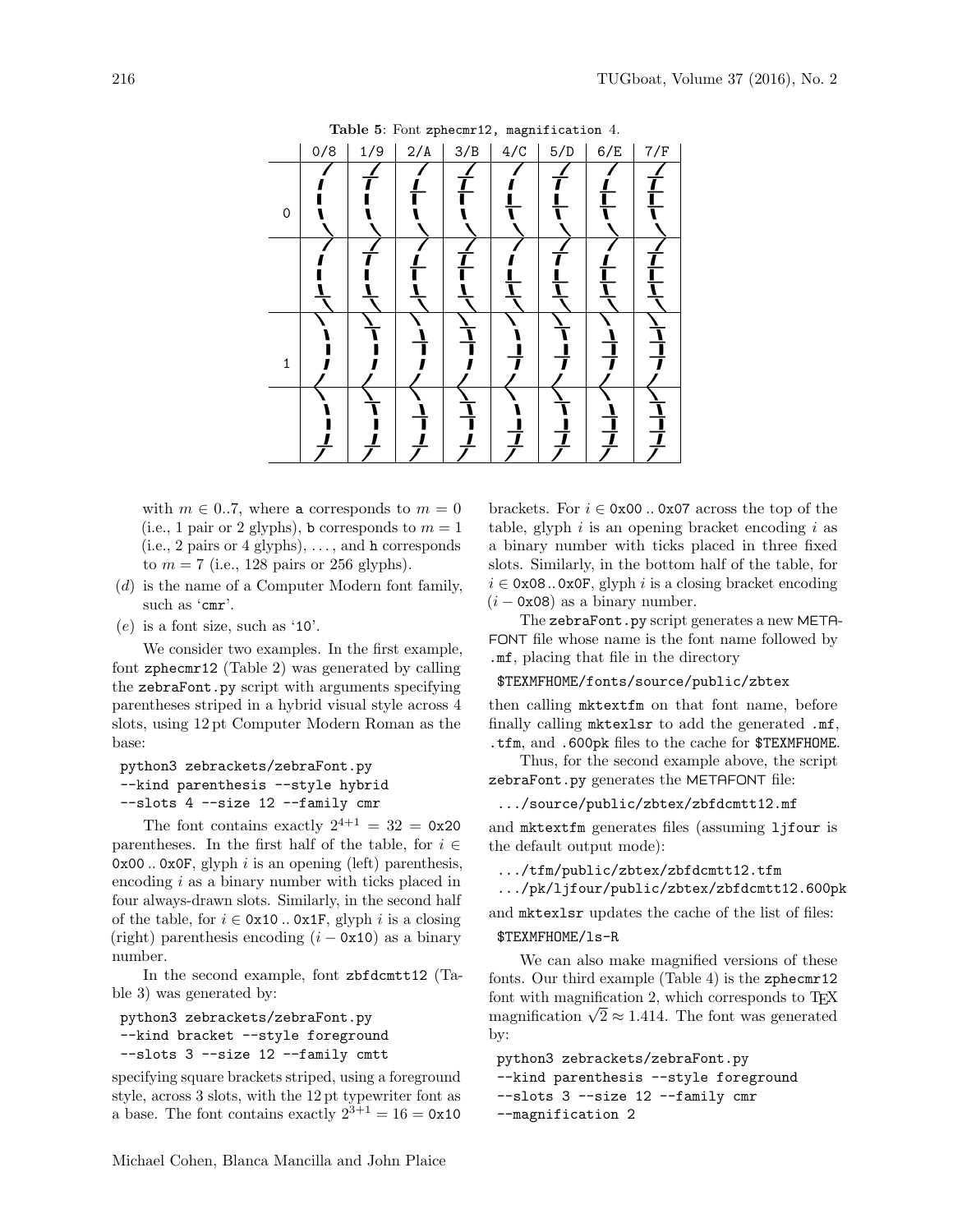Our last example (Table 5) shows the same font with magnification 4, corresponding to  $T_F X$ magnification 2. The font was generated by:

```
python3 zebrackets/zebraFont.py
--kind parenthesis --style foreground
--slots 3 --size 12 --family cmr
--magnification 4
```
When a magnification argument is passed to zebraFont.py, the mf-nowin and gftopk scripts are called to produce larger versions of the fonts. The magnification argument is multiplied by 600. Hence we get:

```
2 .../zbfdcmtt12.1200pk
4 .../zbfdcmtt12.2400pk
8 .../zbfdcmtt12.4800pk
```
The METAFONT file that is created by the script zebraFont.py is an eight-line file. It inputs the base Computer Modern font, sets the parameters for the number of slots and whether the marks are foreground, background, or hybrid, then inputs a file for generating a set of parentheses or a set of brackets. For example, font zpfbcmr10.mf contains the following lines:

```
if unknown cmbase: input cmbase fi
mode_setup;
def generate suffix t = enddef;
input cmr10; font_setup;
let iff = always_iff;
stripes:=1;
foreground:=1;
input zeromanp;
```
The last file input, by the last line above, is zeromanp.mf, which is derived from the original Computer Modern roman.mf (prefixing "ze" to indicate its adaptation to zebrackets). It is one of four METAFONT files distributed with the Zebrackets project. The zeromanp.mf file sets some parameters, then inputs the punctuation file zepunctp.mf, itself derived from the Computer Modern punct.mf. For brackets, there are corresponding files zeromanb.mf and zepunctb.mf.

#### 3 Using the fonts explicitly

There are two ways to use the fonts generated by the Zebrackets project: explicitly and implicitly. In this section, we present the explicit approach, and show how it is used to produce the bibliographic references of this article.

Suppose that a font zbfhcmr10 has been generated and we wish to use it. Then we need to declare the font and its size with a line like this— the J encodes size 10 and the A encodes magnification 1:

# \ifundefined{zbfhcmrJA} \newfont{\zbfhcmrJA} {zbfhcmr10 scaled 1000}\fi

Font zbfhcmr10 is a font of 256 brackets, all with foreground ticks. To  $\frac{1}{k}$  bracket some text  $\frac{1}{k}$  with a pair of delimiters with four selected ticks (in this example, using all but two slots at the top and one at the bottom), the .tex source code can use

{\zbfhcmrJA\symbol{60}} bracket some text {\zbfhcmrJA\symbol{188}}

since binary  $0111100 = 2^5 + 2^4 + 2^3 + 2^2 = 60$  and  $128 + 60 = 188.$ 

To hint at the expressive flexibility of such functionality, the bibliographic references of the original article on Zebrackets [Coh93] placed a tick for each page in which a \cite-ation appeared in the left bracket of the corresponding citation label and a tick for each page in which a \nocite-ation appeared in the right bracket.

In this article, we show the same extension throughout (not just in the bibliographic References section), with the now explicit convention that should a document have more than seven pages, then all references beyond the seventh page activate the seventh tick. In the reference [Coh93], the activation of the first and fifth ticks in the opening bracket indicate that reference's citation on the  $1<sup>st</sup>$  page of this paper as well as here on the  $4<sup>th</sup>$  page.

Below is some of the code needed for this functionality. There are two counters used as temporary variables:

```
\newcounter{bracei}
\newcounter{bracej}
```
For each citation  $x$ , a pair of counters is set up,  $ze:x$  for the left bracket, and zeno: x for the right bracket. The \zecite macro is like the standard  $\LaTeX$  \cite macro, but it also calls \zecitation, which bitwise-ors-in  $2^{p-1}$  to counter ze: x for the left bracket, should there be a  $\zeta$ zecite $\{x\}$  on page number p:

```
\newcommand{\zecite}[2][]%
{\def\tmp{#1}\ifx\tmp\@empty\cite{#2}%
             \else\cite[#1]{#2}\fi
\zecitation{#2}}
```

```
\newcommand{\zecitation}[1]%
{\ifundefined{c@ze:#1}%
 \newcounter{ze:#1}%
 \setcounter{ze:#1}{0}%
 \newcounter{zeno:#1}%
 \setcounter{zeno:#1}{128}\fi
 ...
 \addtocounter{ze:#1}{...}}
```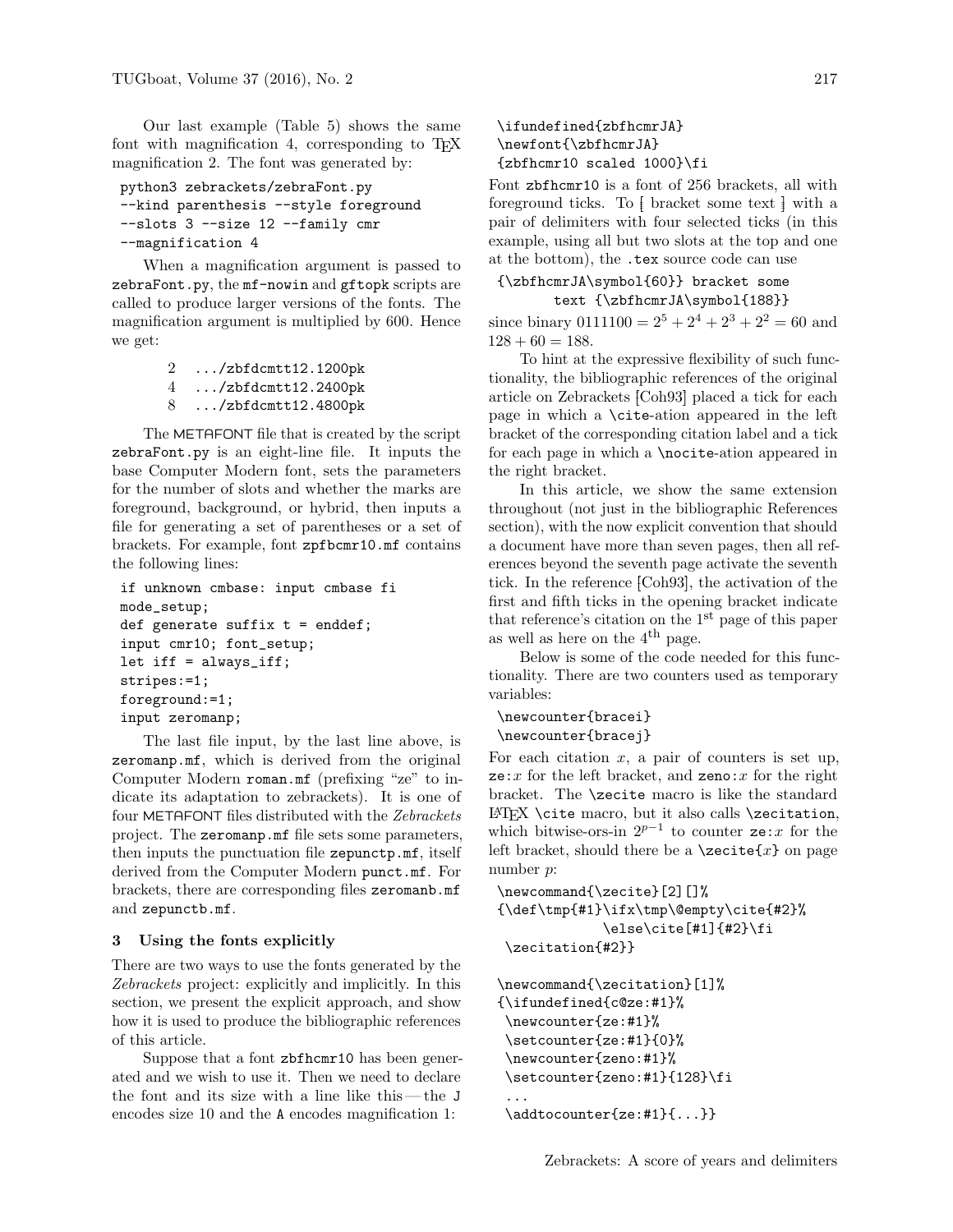There are macros corresponding to **\nocite**, namely  $\zeta$ zenocite and  $\zeta$ zenocitation, bitwise-oring-in  $2^{p-1}$ to counter  $\text{zeno}: x$  for the right bracket, should there be a  $\zeta$ zenocite $\{x\}$  on page number p.

Finally, the generation of the \bibitem is extended, so that

```
{\xobthcmrJA\symbol{\varphi\cdot\{ze:x\}}\}
```
appears as the citation's left bracket, and

 ${\xobfhcmrJA\symbol{\varphi}(\arabic{zeno:}x)\}$ appears as its right bracket.

# 4 Using the fonts implicitly

Although providing an explicit interface to the Zebrackets infrastructure provides great flexibility, most of the time such invocation is "under the hood" and used implicitly, through the use of pseudo-LAT<sub>EX</sub> commands appearing in a LATEX document.

A Zebrackets-enabled LATEX file (with conventional extension .zbtex) is passed through a preprocessor, zebraParser.py, which recognizes four constructs:

- 1. \zebracketsfont declares the need for a font, provoking its creation should it not exist.
- 2. \zebracketsdefaults sets default values for the parameters of the other two constructs.
- 3. \zebracketstext designates text in which the parentheses and brackets are to be replaced automatically with zebrackets (including "zeparentheses").
- 4. \begin{zebrackets}  $\cdots$  \end{zebrackets} designates a block of text for the same treatment as for \zebracketstext.

Because of this precompilation, from .zbtex to .tex, the workflow for such zebracketed word-smithing is not as convenient as with, for instance, TeXShop:<sup>2</sup> Compilation can be managed in Unix-like shells with a Makefile to check dependencies and invoke the required processes, but there is no automatic preview, synchronization, or other accustomed conveniences.

## 4.1 The \zebracketsfont instruction

The previous section explained how Zebrackets fonts are generated by the zebraFont.py script. This script cannot be called directly from a IATFX document, but can be invoked indirectly through the \zebracketsfont instruction. Consider, for example, the following call to zebraFont.py:

```
python3 zebrackets/zebraFont.py
--kind parenthesis --style foreground
--slots 7 --size 10 --family cmr
--magnification 1
```
The invocation of that call can be made implicitly in the LATEX document with the following line.

```
\zebracketsfont[
 kind=parenthesis,style=foreground,
  slots=7,size=10,family=cmr,
 magnification=1]
```
As a prelude to LAT<sub>EX</sub> compilation, the preprocessing script zebraParser.py reads and parses this line, directly calls zebraFont.py with the appropriate parameters, and removes the line from the LAT<sub>EX</sub> document, which is exported with the usual .tex file extension.

One need not include the full set of key–value arguments, as default values can be used (as explained below). Further, each of the parameter names can be abbreviated, down to just the first three letters, and the keyword arguments can also be abbreviated, as in:

# \zebracketsfont[kin=p,sty=f,slo=7, siz=10,fam=cmr,mag=1]

The \zebracketsfont instruction takes six arguments, which can appear in any order:

- 1. kind can be either parenthesis (p) or bracket (b).
- 2. style can be any one of foreground (f), background (b), or hybrid (h).
- 3. slots is a natural number between 0 and 7, inclusive.
- 4. size is a natural number for a font size, such as 10 or 12.
- 5. family is a Computer Modern font family name, such as cmr or cmtt.
- 6. magnification is a natural number between 1 and 32, inclusive, representing the square of the TEX font magnification, i.e., a power or the<br>of  $\sqrt{2}$ .

## 4.2 The \zebracketsdefault instruction

If Zebrackets is used extensively within a document, then a lot of calls thereto are made, perhaps with similar or even identical parameters. In order to reduce typing (and introduction of errors), default values for any of the Zebrackets parameter names can be assigned.

For example, in the following lines, four fonts are declared, all of family cmr, size 10. All but one use parentheses, all but one are foreground style, and all but one have seven slots.

\zebracketsdefaults [size=10,family=cmr, slots=7,kind=parenthesis, style=foreground]

<sup>2</sup> http://pages.uoregon.edu/koch/texshop/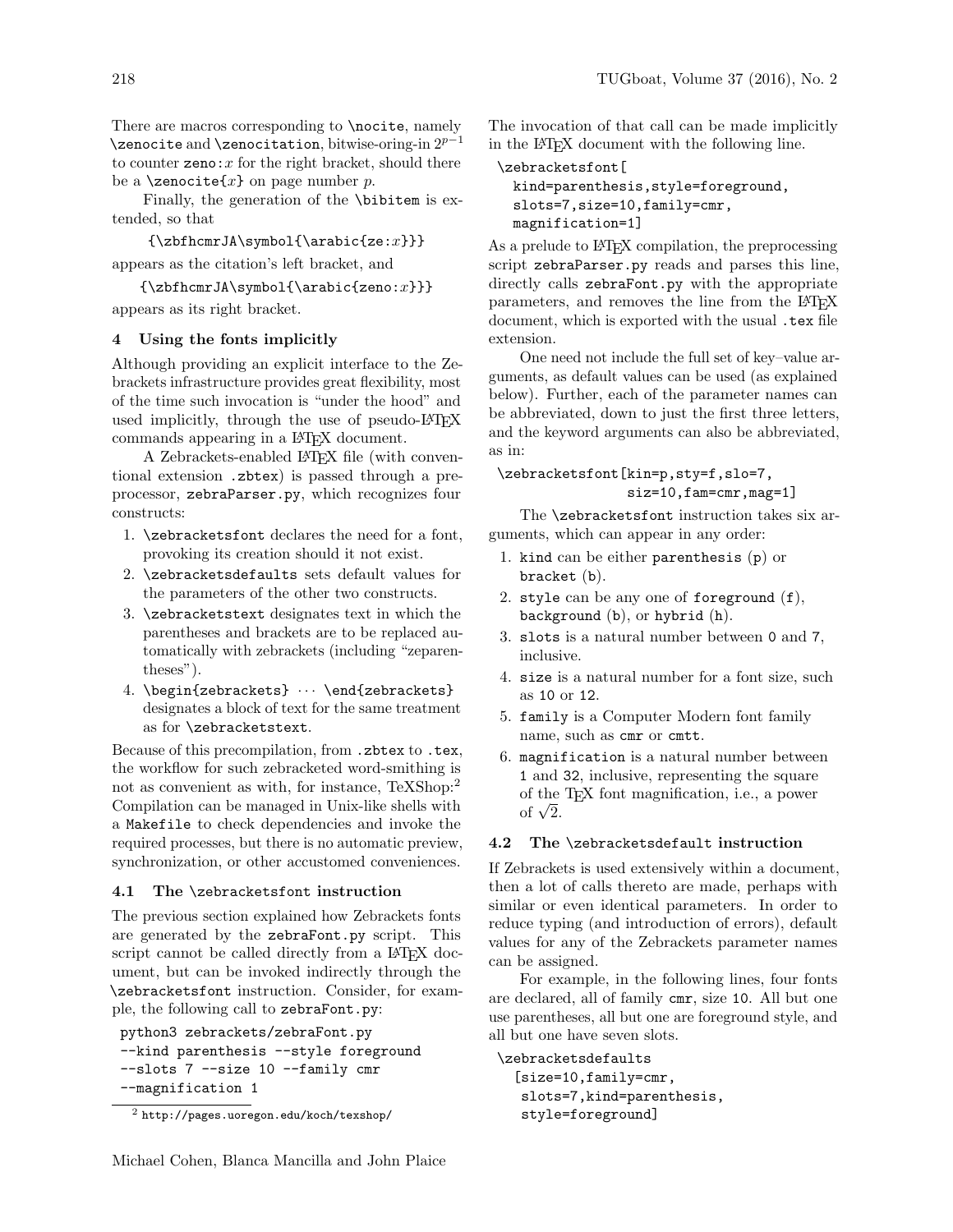\zebracketsfont[] \zebracketsfont[kind=bracket] \zebracketsfont[style=background] \zebracketsfont[slots=1]

#### 4.3 The zebrackets environment

When zebraParser.py is called, whenever it parses text to be transformed (when the document contains either the \zebracketstext command or the zebrackets pseudo-LATEX environment), then the zebraFilter.py script is called. The latter reads the text, determines what fonts are needed (invoking zebraFont.py, as necessary), then replaces the brackets and parentheses in the text with font–symbol pair invocations.

Consider the following example, presented in §3 with explicit font–symbol pairs:

 $\frac{1}{k}$  bracket some text  $\frac{1}{k}$ 

That example can also be generated implicitly, with the lines:

```
\begin{zebrackets}
  [style=f,number=60,
   slots=7,encoding=binary]
[ bracket
some text ]
\end{zebrackets}
```
The number=60, slots=7 specifications in the parameter list summons a font using seven slots, from which glyph 60 ( $= 2^5 + 2^4 + 2^3 + 2^2$ ) and its partner 188  $(= 2<sup>7</sup> + 60)$  are drawn.

For automatic processing, inputs are handled as follows:

- Parameter index can take one of three possible values — unique, depth, breadth — as exemplified in Table 1.
- Parameter number overrides the settings for parameter index. When number is set, all parentheses and brackets in the text being processed get that specific glyph in the font.
- When a value for parameter slots is not provided, then the number of slots for the fonts is the minimum needed in order to encode all of the glyphs for the text (taking into account the value of the index parameter).

For example,

 $(a (b (c) d) (e (f) g))$ 

was generated by the lines:

```
\begin{zebrackets}
  [index=depth,enc=unary,style=f]
(a (b (c) d) (e (f) g))
\end{zebrackets}
```
There are also three additional parameter pairs, each with two values:

- mixcount=true states there should be a single counter for striping parentheses and square brackets; mixcount=false, two distinct counters.
- origin=0 states that counting starts from zero; origin=1, from one.
- direction=topdown means that striping starts from the top of delimiters, whereas direction=bottomup starts from the bottom.

The automatic striping of delimiters in a region of text is done with a two-pass algorithm: a) the maximal depth and breadth, and the number of distinct delimiter pairs are computed, in order to determine the number of distinct slots needed (maximum of 7), and b) the correct fonts are generated, if need be, and the correct LAT<sub>EX</sub> source is created.

#### 5 Conclusion

The Zebrackets infrastructure does not assume that characters are changeless atoms, as standard computing infrastructures do. We consider below this innovation from several perspectives.

#### 5.1 Representative characters

The idea of characters or words as pictures is of course not new. Most characters— including Chinese characters, Japanese kana, and the Roman alphabet— have origins in pictographic associations, albeit with prehistoric abbreviations and stylizations that make the original inspiration obscure or all but indiscernible. Illuminated manuscripts often embellished initials with vines, flowers, animals, and other inventions. Almost a century ago, Apollinaire published books  $[dK25]$  featuring "calligrams", instances of "concrete poetry" or "visual poetry", in which the typeface and arrangement of words on a page informs the meaning of a poem as much as the words themselves. Contemporary typography often plays with pictorial suggestions KH08, especially for special-purpose or display faces.

#### 5.2 Context sensitivity

TEX has always featured non-locality, including "butterfly-effect" propagation, in which, for instance, a seemingly small change at the end of a document can affect layout at the beginning, especially in the presence of floating figures and tables. However, such effects are large-scale, macroscopic, rearranging the glyphs, but not mutating the glyphs themselves. Zebrackets suggests subatomic alteration, analog isotopes of the heretofore inviolate characters. A character is the smallest visual part of a notational system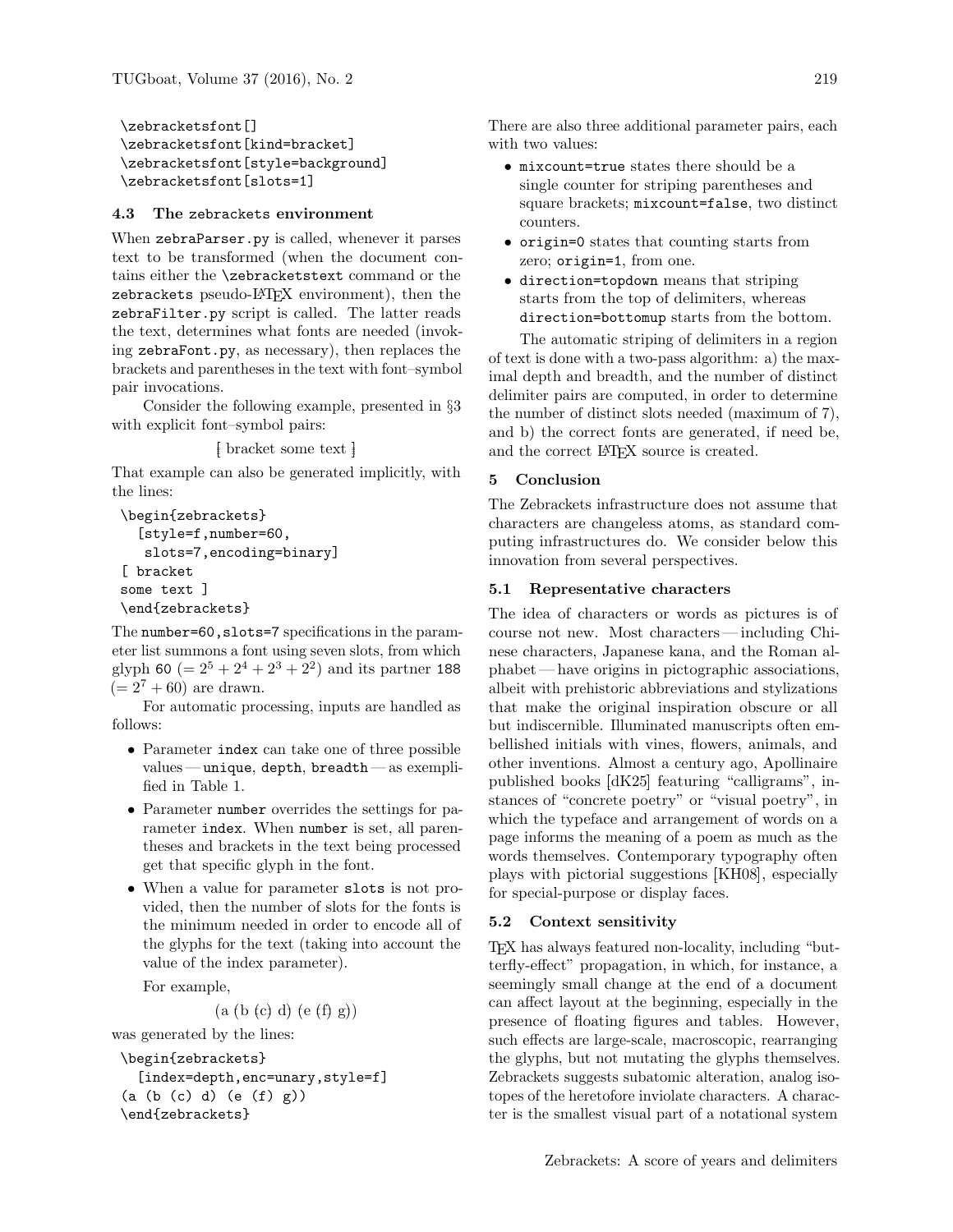that has semantic value. A glyph is one possible representation of a character. Ligatures can be thought of as locally context-sensitive glyph adaptation, as can some kinds of accents, kerning, and hyphenation. But Zebrackets represents a larger context sensitivity, adapting symbols to the broader circumstances. In an extreme case, its filters could be applied to an entire document.

## 5.3 Analog articulation

Fonts can be thought of as embeddable in a manifold<sup>3</sup> [CK14], and perturbations on this manifold are equivalent to variations of the font characteristics. Microtypography  $[Kar15]$  is an unexploited aspect of font design and electronic publishing. Zebrackets challenges the assumption that a glyph is the smallest representation of a character that has semantic value. Such capability hints at giving glyphs depth, not in the sense of a 3D, sculptural sense  $[Ann74]$   $[FVJ11]$   $[HF13]$ , but logical depth, in the sense of alternate projections of a set of variations on a character. Current technology discourages such generality, and, since the character/glyph/font system is so deeply and tightly interwoven with any operating system, application, or program, traditional computer typography and character-handling have a lot of inertia.<sup>4</sup> Even the idioms for selection in contemporary viewers have a resolution (understandably enough) of the character level. It is impossible, for instance, to select just an accent (without also getting the letter to which it is attached). Even generating kerning tables for systems like zebrackets is somewhat daunting, suggesting the need for algorithmic kerning.

#### 5.4 Charactles

Authors Mancilla and Plaice [MP12] proposed the  $charactered - a$  portmanteau word combining character and tuple — as a generalization of characters and glyphs. A charactle consists of an index into a dictionary, along with some variant or versioning information; it incorporates the Unicode character as a special case. According to this model, a text would be a sequence of charactles. The zebrackets presented in this paper are completely consistent with this approach.

#### 5.5 The future of literacy

The "take home message" is not only the extensibility of parentheses and brackets, but the ability to articulate any character, like a metaMETAFONT. Every glyph, stroke, mark, and pixel should be deliberately and explicitly determined for the exact circumstances of its apprehension. A character set should not be precompiled as an operating system resource, a cache of common letter forms. Such a model patronizes characters by treating them as cliches, overused forms of expression. Digital typography, electronic publishing, and computer displays allow generalization of such forms by considering characters as semi-custom instances of a richly expressive class, with factory (instantiation) specifications including not only such qualities as font family, size, and magnification, but also optical balance, reader characteristics and preferences, and arbitrary relations with any other document qualities, a kind of negotiation between aspects. Factors related to reading in the context of ubiquitous computing ("ubicomp") and IoT ("internet of things") — such as ambient illumination, whether a reader is wearing glasses or not, and time of day— should be referenced as parameters to optimize legibility and experience [Coh14]. Such exponential explosion of expression space, a hoisting of a quantized model into a seemingly continuous one, can still run on a digital computer but requires virtually arbitrary smoothness, promoting, as it were, integers into reals, necessitating on-the-fly compilation. Such display is optimally realtime, but need not be, since a document browser could initially display unadorned versions of characters, perhaps preconditioned to reflect anticipated layout, dynamically and progressively refreshing by swinging in the embellished versions as they are generated.

## References

- [AB89] Jacques André and Bruno Borghi. Dynamic fonts. In Jacques André and Roger D. Hersh, editors, Raster Imaging and Digital Typography, pages 198–204. Cambridge University Press, 1989. ISBN 0-521-37490-1.
- [And90] Jacques André. The Scrabble font. The PostScript Journal, 3(1):53–55, 1990.
- [Ann74] Mitsumasa Anno. ABC Book (in Japanese). Tankobon, 1974. ISBN-10 4-8340-0434-1, ISBN-13 978-4834004342.
- [AO89] Jacques André and Victor Ostromoukhov. Punk: de METAFONT à PostScript. Cahiers GUTenberg, 4:123–28, 1989.

<sup>3</sup> http://vecg.cs.ucl.ac.uk/Projects/projects\_ fonts/projects\_fonts.html

 $^4$  Of course, for specialized purposes, such as display fonts and "Word Art" (as in Microsoft Word or PowerPoint), characters are unique. These are sort of "one-off"s, with no attempt to optimize their rendering by caching them into OS tables: singletons meant to be seen as much as read, leaning towards the pictorial and away from the purely textual.